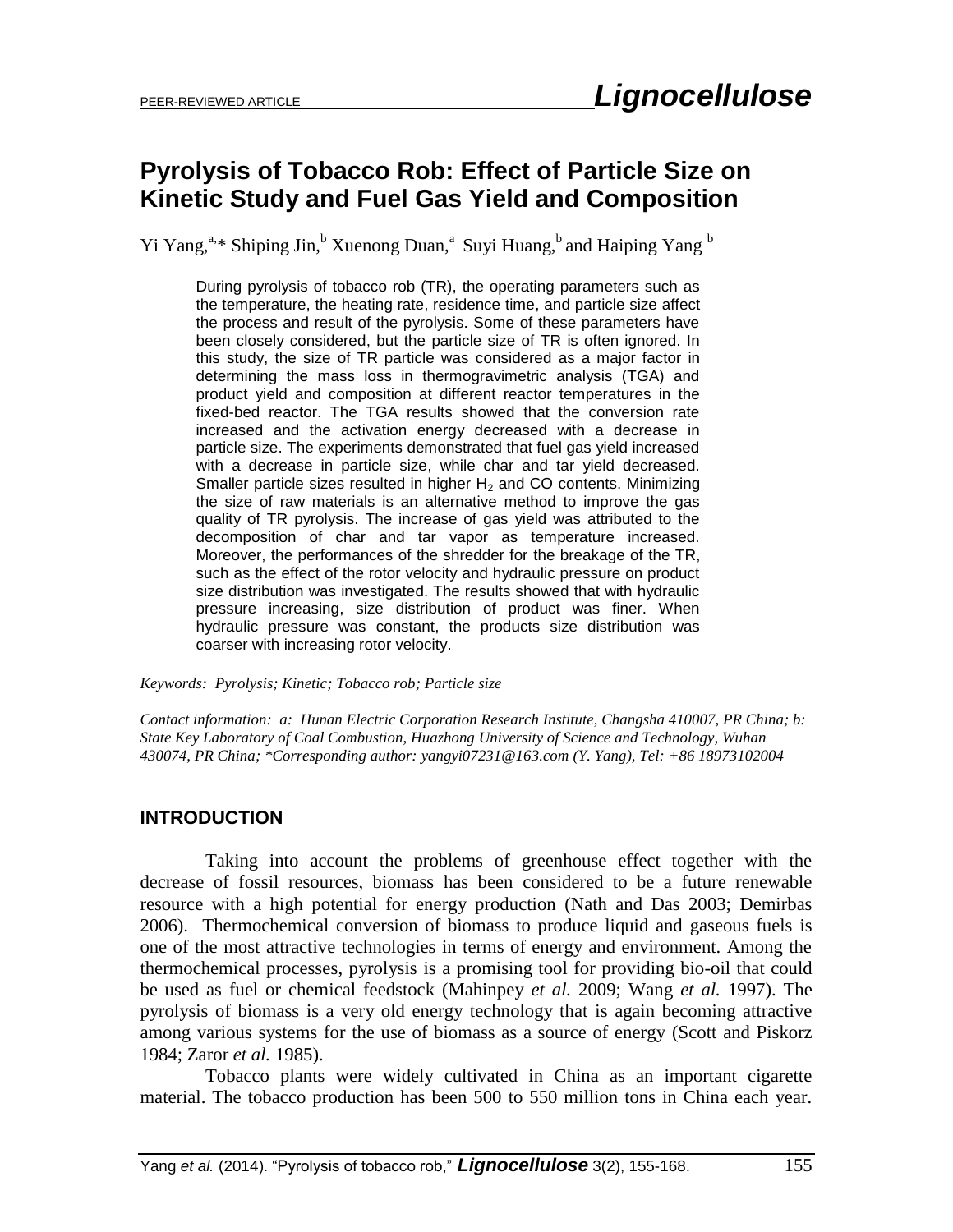However, tobacco rob (TR) accounted for more than 60% of the total tobacco plants production; this could not be used for cigarette production, and the cost was great to deal with them. Thus, TR often has been treated by burning as agricultural wastes. This leads to serious environmental problems and an enormous waste of resources. So, the recycling of this waste and the exploitation for potential bioenergy would be indispensable. Thus, this study primarily focused on this feedstock and its experimental results.

Thermogravimetric analysis (TGA) could be a useful tool to study the thermal behaviour of materials. The rate of mass loss as a function of temperature and time was measured and provided a means to estimate the kinetic parameters in the thermal decomposition reaction. The kinetic study of biomass pyrolysis was of relevant importance because it constituted the initial step of the combustion and gasification processes. These data were crucial for efficient modelling, design, and operation of pyrolysis process and related thermochemical conversion systems (Sonobe and Worasuwannarak 2008; Jauhiainen *et al.* 2004). Many TGA studies had been carried out for pyrolysis of various non-edible biomass sources in the past few decades and established significant information on the pyrolysis behaviour and its kinetics (Park *et al.* 2009; Guo and Lua 2009). The influence of particle size on pyrolysis for olive solid waste biomass under nitrogen and oxidative atmospheres was studied by Chouchene *et al.* (2010). It was concluded that under oxidative atmosphere, the samples of less than 0.5 mm particle size are the most reactive ones. High char quantity with low ash content was observed with the particle size of 2 to 2.8 mm. In another study, Demirbas (2004) examined the effect of temperature and particle size of various biomasses on biochar yield and reactivity. The biochar yield increased with increasing particle size of the sample.

Pyrolysis of TR had been studied by Yang *et al.* (2011) in order to evaluate the influence of operating parameters (*i.e.* temperature, heating rate, and different catalysts). However, one important operating parameter that is often ignored is the particle size. The particle mass size distribution and particle mass concentration are important parameters for the design and optimization of biomass gasifier (Gustafsson *et al.* 2011). Thus, the objective of this study was to investigate the effects of biomass particle size on kinetic study and yield and composition of fuel gas product using two different methods based on TGA and fixed-bed reactor. The aim was to gather experimental evidences of particle size effect for TR pyrolysis for which there was still a shortage of comprehensive data, and to investigate the relationship between the particle size effect and pyrolysis product composition.

# **EXPERIMENTAL**

# **Methods**

#### *Materials and milling procedure*

The tobacco rob (TR) samples used in this study were collected from tobacco waste, which was from a farm in Jishou City, Hunan Province, China. The samples were dried under the sun for a period of 7 days to reduce the moisture content and then were separated into three different size fractions by sieving: the fractions 0 to 90  $\mu$ m in size,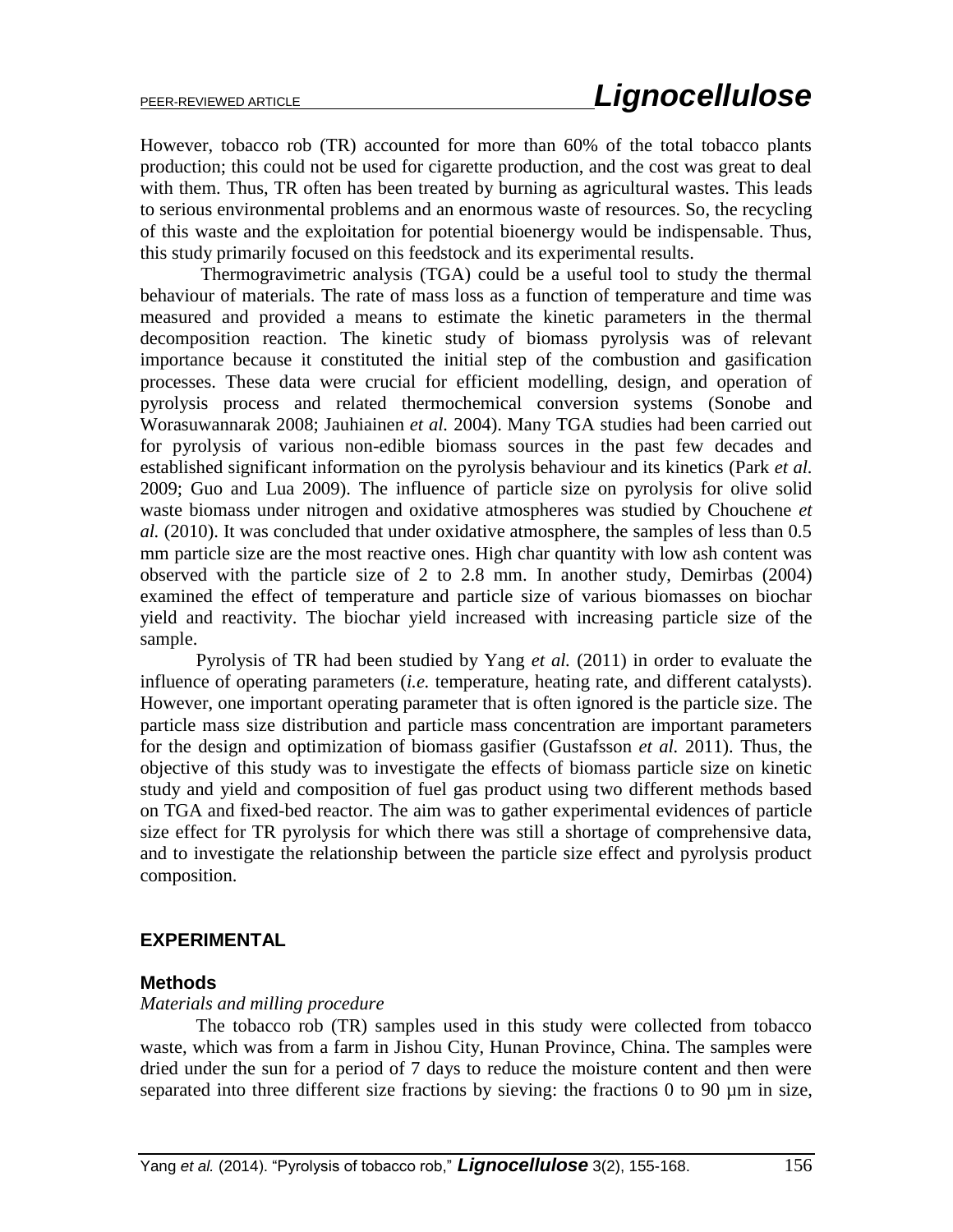fractions 90 to 180 µm, and fractions 180 to 380 µm. In order to study the kinetics of the process, the particle size has been usually chosen in these ranges by many researchers (Li *et al.* 2004; Sensöz *et al.* 2000; Rapagna and Latif 1997). Moreover, less than 2 mm particles size biomass has been used mainly for pyrolysis of biomass. The ultimate and proximate analyses and the heating value of the sample are shown in Table. 1.

| Ultimate analysis (wt.%)           |       | Proximate analysis (wt.%)    |       |  |  |
|------------------------------------|-------|------------------------------|-------|--|--|
|                                    | 43.33 | Moisture content             | 10.82 |  |  |
|                                    | 6.596 | Volatile matter              | 68.34 |  |  |
|                                    | 38.86 | Fixed carbon                 | 19.30 |  |  |
|                                    | 0.758 | Ash                          | 1.54  |  |  |
|                                    | 0.096 | Low heating value<br>(MJ/kg) | 20.67 |  |  |
| $\sqrt{\phantom{a}}$ By difference |       |                              |       |  |  |

**Table 1.** Ultimate Analysis and Proximate Analysis of TR

The lab-scale shredder for TR breakage in the tests consisted of compaction and shredding chambers. A vertical hopper was positioned on the housing to receive a consecutive inflow of materials. A pusher was positioned at the top of the hopper, connected to the hydraulic piston. The pusher and the hopper constitute the compaction chamber.

 In the experiments, it was ensured that the shredder was properly choked and fed. Choke feeding the shredder means that the inlet bin is entirely filled with material, to ensure a smooth and stable operation. At the start of the breakage, the feed reaches the compaction chamber, compressed by the pusher, and then the compressed materials are pushed into the shredding chamber. The breakage mechanism is based on the pulling, shearing, and meshing effects between the rotating blades and the comb-shaped shear blades. In the shredding chamber, the compressed materials are meshed by the rotating blades and the shear blades, which overlap the pulling and compressive shearing processes by the rotating blades, resulting in the formation of fine particles. The collected fragment products were sieved in a commercial mechanical sieve shaker for 5 min, and the product size distribution were estimated.

#### *Thermogravimetric analysis*

Thermogravimetric analysis of the TR sample was carried out with a TA Instrument system (Diamond TG/DTA, PerkinElmer Instruments). A sample mass of 10  $\pm$  1.0 mg was used for the thermogravimetric analysis in each experiment. Nitrogen was used as the purge gas for thermal cracking reactions. The flow rate was measured by a volumetric flow meter and was maintained at 40 mL/min. The heating rate was controlled at a rate 10 ℃/min. The TGA experiments were performed in non-isothermal condition from room temperature to 900 ℃ by placing the TR sample in the TGA pan varying the particle size of the sample. Three particle diameter ranges were used in this study, the fractions smaller than 90 µm, between 90 and 180 µm, and between 180 and 380 µm. All experiments were repeated two to three times and reproducible results were successfully achieved.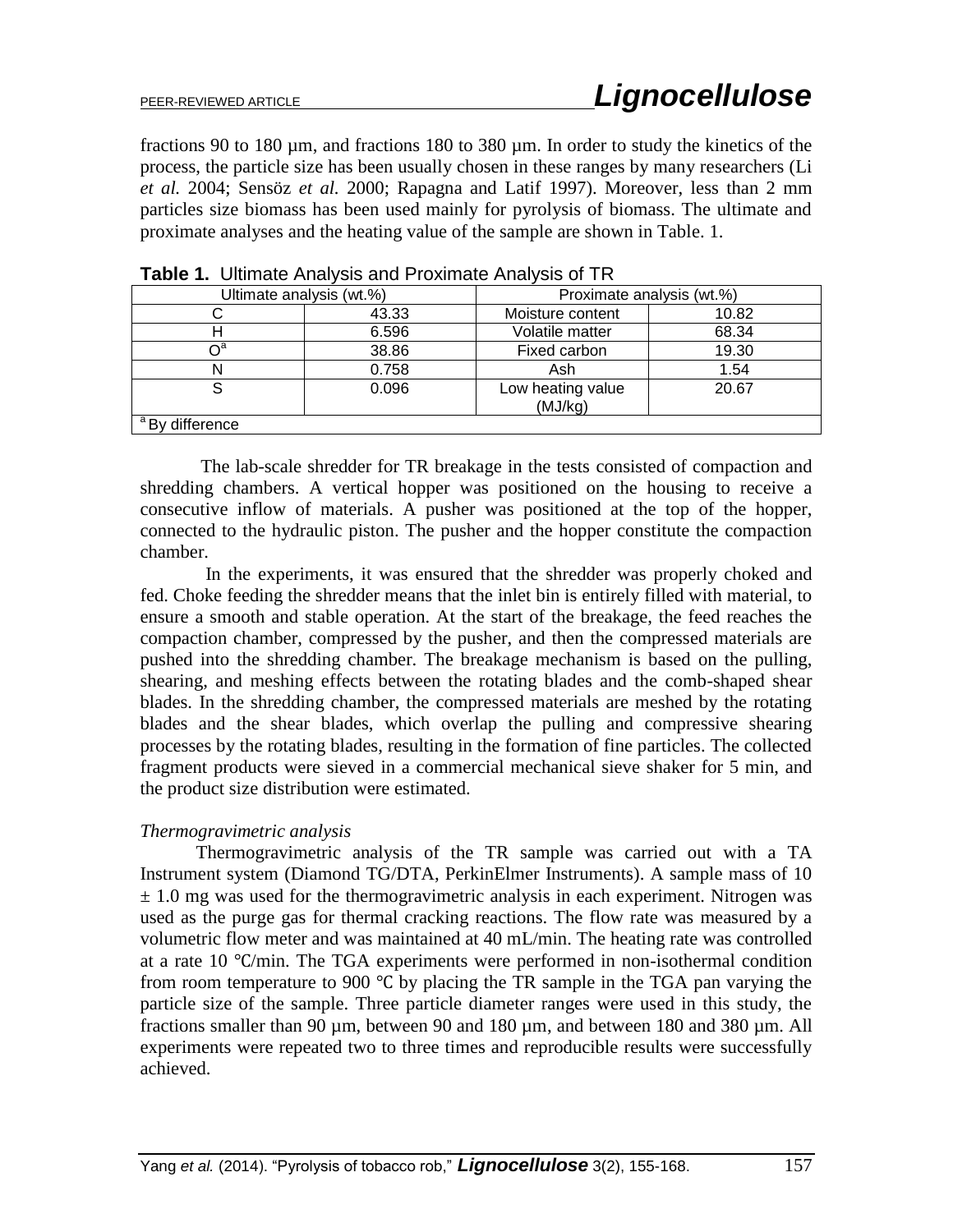#### *Apparatus and procedures of pyrolysis*

Pyrolysis tests were carried out in a lab-scale fixed-bed reactor, and the apparatus is shown schematically in Fig. 1. The hearth of reactor was made of quartz tube and was externally heated by an electrical ring furnace, which was covered with an insulation layer outside. The effective length of the reactor was 1200 mm with an inner diameter of 60 mm. The quartz tube was divided into heating zone, with normal temperature zones 1 and 2 along the axial direction shown in Fig. 1. The furnace was heated at a rate 10 ℃/min to desired final temperature and kept constant. The type K thermocouple was used to measure the temperature profile in the heating zone of hearth. A filter in series was used as de-dusting units for fuel gas cleaning. A condenser in series was used as cooling units for fuel gas cooling and tar capture. The fuel gas from the reactor entered the following de-dusting and cooling units in sequence.



**Fig. 1.** Experimental apparatus. (1) Temperature controller; (2) thermocouple; (3) nitrogen gas tank; (4) porcelain boat; (5) electric furnace; (6) quartz tube reactor; (7) condenser; (8) tar collector; (9) filter; (10) flow meter; (11) water sealed bottle; (12) to gas collector bag; (13) exhaust gas burner.

 A 2 g sample was put into a porcelain boat which was placed in normal temperature zone 1 before test. In each test the electrical heater was turned on firstly. When desired temperature was achieved in the heating zone, the porcelain boat was pushed into the heating zone. After set pyrolysis time, the porcelain boat was pushed into normal temperature zone 2 and test is finished. Nitrogen was used as carrier gas and the total volume of product gas was determined by a  $N_2$  balance. Nitrogen gas (flow rate of 100 mL/min) was introduced for 40 min to keep anoxic atmosphere and kept constant during experiment. With the total volume of gas produced and volumetric concentration of each species, the volume of each component was obtained; using the ideal gas state equation and the mass of TR feed, the specific yield of gas was obtained.

 The dry, clean, and cool fuel gas was sampled by a gas sampling bag. And the gas compositions were analyzed by GC 9800T with a thermal conductivity detector (TCD) and FID detectors. The oil produced as a result of the pyrolysis was collected in the condenser. The mass of oil was obtained as the difference in masses of the condensers before and after pyrolysis test. The char allowed to cool under nitrogen was collected at the end of each experiment and weighed. The varied factors were pyrolysis temperature and particle size, the temperature range chosen was 600 to 900 ℃, whereas three particle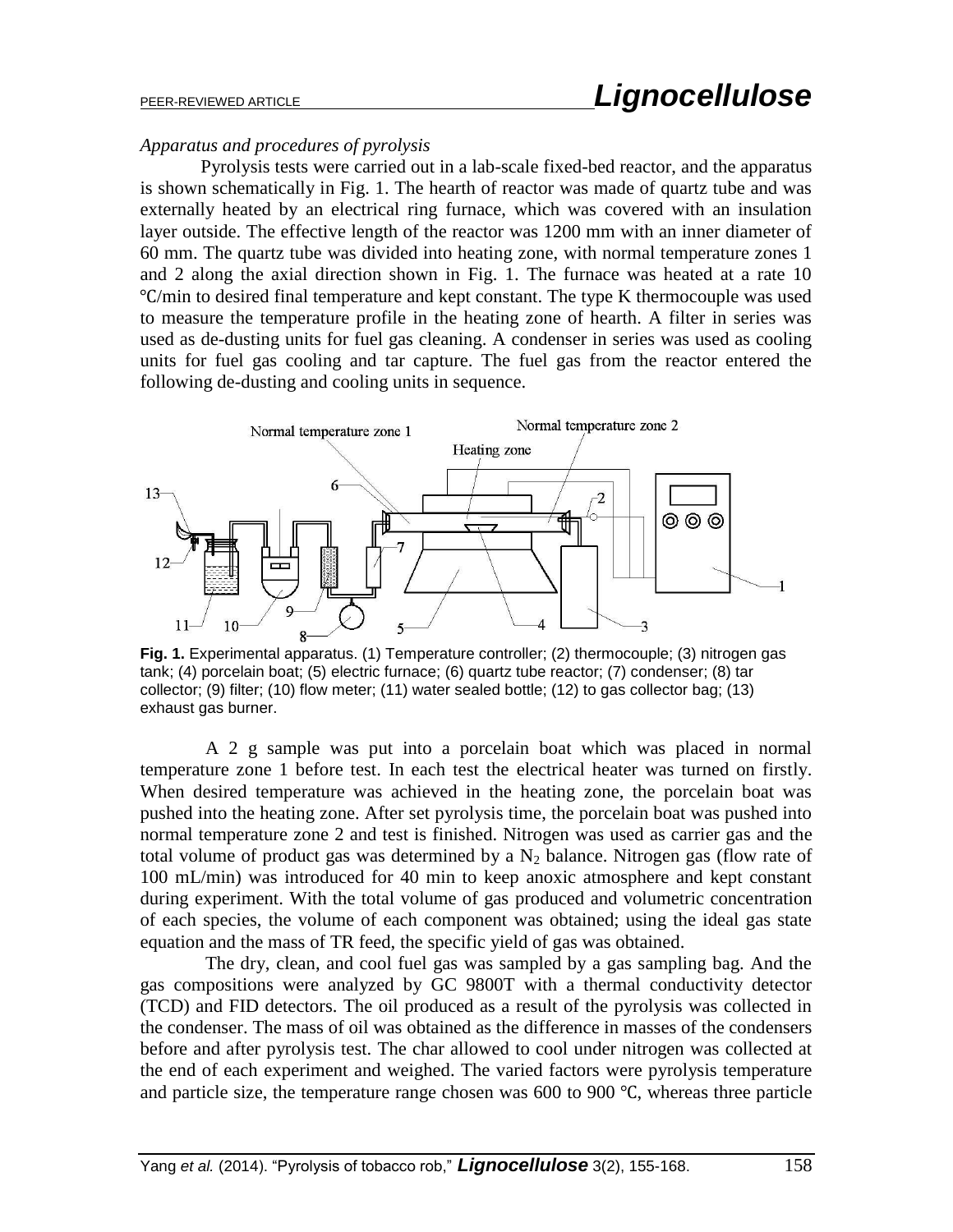diameter ranges were used, the fractions smaller than 90  $\mu$ m, between 90 and 180  $\mu$ m, and between 180 and 380 µm. In this study, each experiment was repeated at least three times to ensure data reliability. The data reported in this study are average value of three times, and data variability was within 5%.

# **RESULTS AND DISCUSSION**

# **Pyrolysis Tests in TGA**

#### *Pyrolysis at different particle sizes*

Thermal decomposition behaviours of TR pyrolysis at three different particle sizes under flowing nitrogen were obtained, and results can be seen in Fig. 2. At temperatures lower than 200 ℃, the small change of conversion in the samples was attributed to vaporisation of moisture that was cohered on the surface of the samples (Thangalazhy-Gopakumar *et al.* 2011). The TR samples started to decompose and release volatile matter around 250 ℃. The TG curves of the TG showed only two major weight loss stages between 250 and 350 ℃, and 350 and 800 ℃.



**Fig. 2.** Thermogravimetric behavior of TR at different particle sizes

It was clear that the slope of the curve changed between the two temperature intervals. The slope between 250 and 350 ℃ was higher than that between 350 and 800 ℃. The conversions at different particle sizes exhibited similar patterns. Since the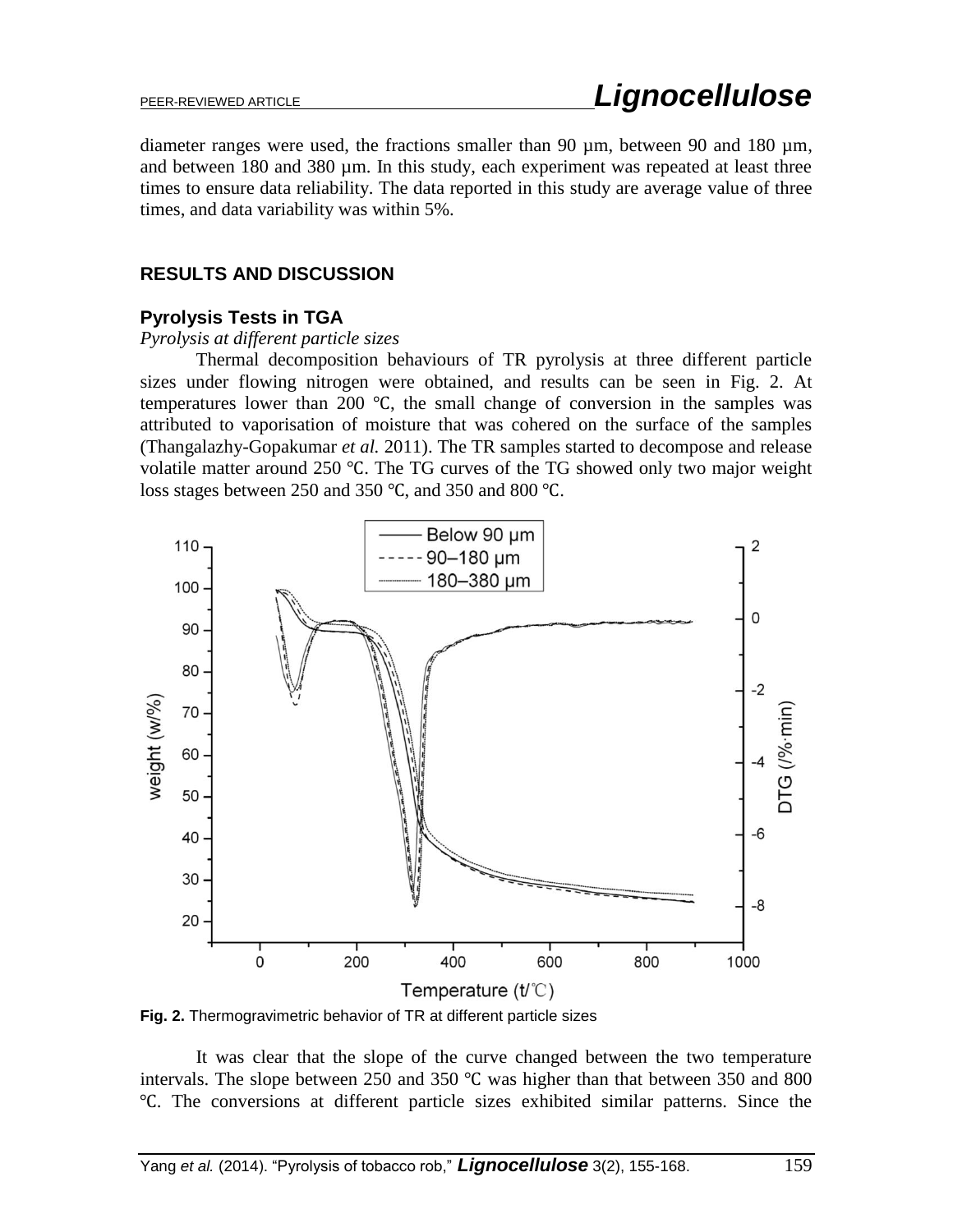samples contained mainly cellulose, hemicellulose and lignin, it was known that the hemicellulose started to decompose at around 225 to 325 °C, and the cellulose was found to decompose between 325 and 375 ℃. Lignin had a broad decomposition temperature range at temperatures higher than 250 to 500 ℃ (Di Blasi and Lanzetta 1997; Ferdous *et al.* 2002). Decomposition at 500 ℃ or higher progressed slowly due to the remaining lignin or char, similar to that reported by Fisher (Fisher *et al.* 2003).

As can be seen in Fig. 2, it was observed at temperatures below 400 ℃ that the TG curve shifted slightly to the right with increasing particle size, and the DTG curve presented that smaller particle size tended to slightly promote thermal degradation processes towards lower temperature. With increasing particle size, the maximum rate of mass loss increased from 7.83%/min to 8.06%/min. These results could be attributed to two reasons. One is the influence of particle size on the heat transfer since the pyrolysis process mainly occurs in the surface of TR. Larger particles contain greater heat transfer resistance, and hence the actual temperature inside the particle is lower, which leads to the occurrence of a devolatilization process (Lv *et al.* 2004). Subsequently, incomplete pyrolysis results in a large amount of residual char. The other possible reason could be that the pyrolysis process of smaller particle was mainly controlled by reaction kinetics; as the particle size increased, the process was mainly controlled by gas diffusion, since the resultant product gas inside the particle had more difficulty to diffusing out (Lv *et al.* 2004).

#### *Kinetics parameters*

Kinetic models were studied for TR pyrolysis to obtain the kinetic parameters including activation energy and pre-exponential factor. The rate of reaction for the decomposition of a solid depended on the temperature and the amount of substance (Orfao *et al.* 1999). Thus rate equation for the kinetics analysis could be expressed as:

$$
\frac{dX}{dt} = k \cdot f\left(X\right) \tag{1}
$$

where  $k$  is the rate constant,  $f(X)$  represents a hypothetical model of reaction mechanism, and *X* is the conversion ratio of biomass feedstock:

$$
X = (W_0-W_t)/(W_0-W_f)
$$
 (2)

where  $W_0$ ,  $W_t$ , and  $W_f$  are the initial mass of the sample, the mass of pyrolysis sample, and the final residual mass, respectively. The reaction rate constant *k* was expressed by the Arrhenius equation,

$$
k = A \exp(-E/RT) \tag{3}
$$

where *A* is pre-exponential factor, *E* is activation energy, *R* is the universal gas constant, and *T* is temperature. Besides, the reaction model in Eq. (1) could be expressed as,

$$
f\left(X\right) = \left(1 - X\right)^n\tag{4}
$$

where *n* is the order of reaction. In many applications, the pyrolysis of biomass was assumed to be a first-order reaction  $(i.e., n = 1)$ . Therefore, under a constant heating rate  $\beta$  (= d*T*/d*t*), Eq. 1 could be rearranged to: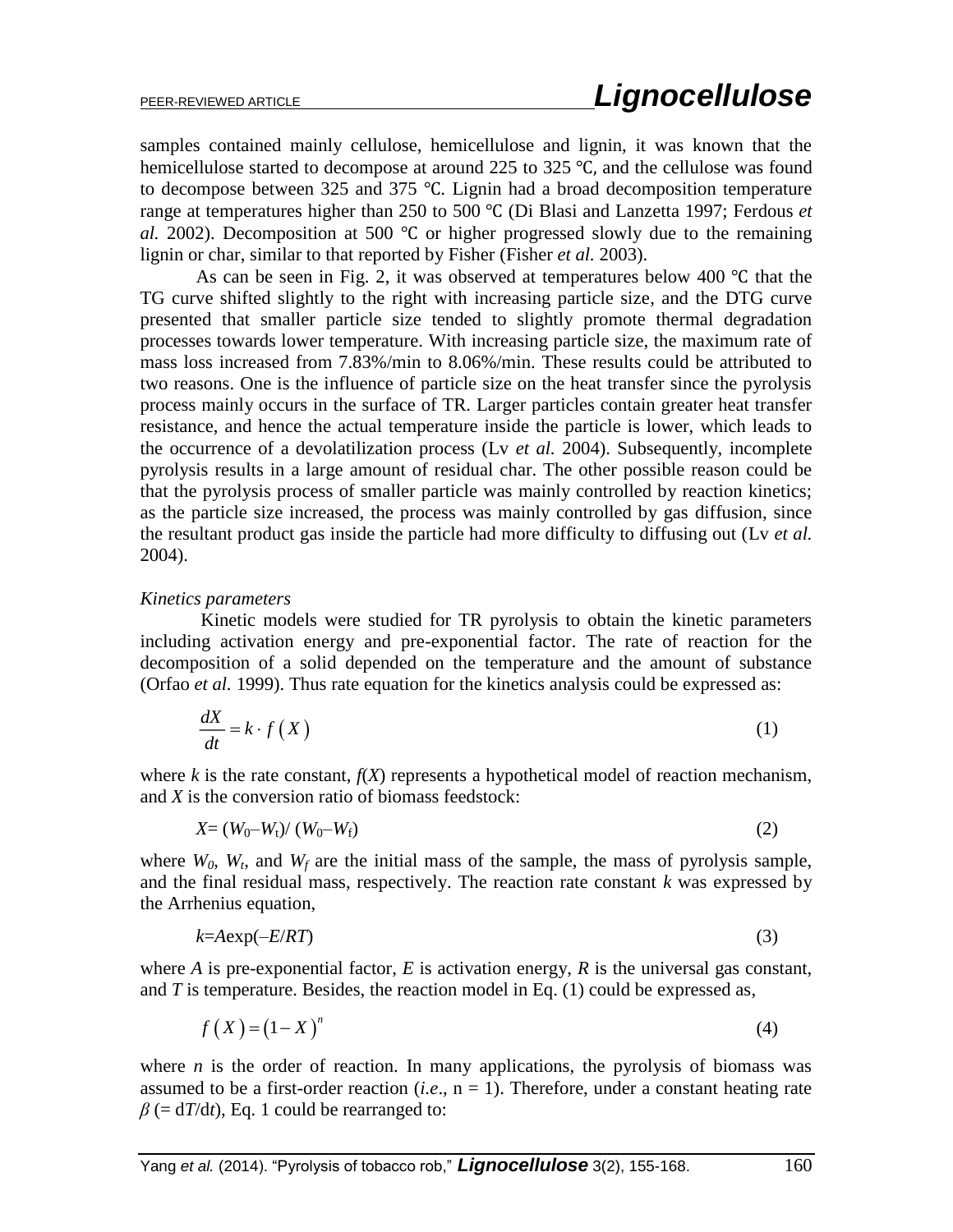$$
\frac{dX}{dT} = \frac{A}{\beta} \cdot \exp\left(-\frac{E}{RT}\right) \cdot (1 - X) \tag{5}
$$

By the Doyle integral method (Starink 2003), Eq. 5 could be integrated to:

(6) 
$$
\ln[-\ln(1-X)] = \ln\frac{AR}{\beta E} - 5.3308 - 1.0516\frac{E}{RT}
$$

For most values of activation energy and for the temperature range of pyrolysis, the term of ln(*AR*/*βE*) could be regarded as a constant (Guo and Lua 2001). Thus, a straight line might be obtained from a plot of  $\ln[-\ln(1-X)]$  versus  $1/T$ . *T* was the average value of temperatures at which the thermogravimetric data best fit a straight line done by linear regression. From the linear regression of Eq. 6, the activation energy and the preexponential factor could be calculated by the slope and the intercept of the line, respectively.

 The variation of activation energy as a function of the particle size, calculated using Eq. 6, is presented in Table. 2. It could be seen that all the regression results had nearly extreme coefficients of determination,  $R^2$  (from 0.9806 to 0.9953). Therefore, the assumption that pyrolysis of biomass underwent a first-order reaction should be proper.

|             | Temperature (°C)                     | Conversion (%)  | $E$ (kJ/mol) | A(1/s)               | R <sub>2</sub> |
|-------------|--------------------------------------|-----------------|--------------|----------------------|----------------|
| 180-380 µm  | 248-348                              | 17.57~79.49     | 58.25        | $5.0 \times 10^{10}$ | 0.9836         |
|             | 348-806                              | 79.49~99.19     | 11.64        | $8.5\times10^{5}$    | 0.9937         |
| 90-180 µm   | 242-345                              | $14.81 - 78.16$ | 57.51        | 4.4×10 $^{\rm 10}$   | 0.9856         |
|             | 345-785                              | 78.16~98.89     | 11.41        | $7.9\times10^{5}$    | 0.9953         |
| Below 90 um | 238-345                              | 15.99~77.61     | 53.29        | $1.6 \times 10^{10}$ | 0.9806         |
|             | 345-825                              | 77.61~98.88     | 10.85        | $6.5 \times 10^{5}$  | 0.9903         |
|             | $R^2$ : coefficient of determination |                 |              |                      |                |

**Table 2.** Kinetic Analysis of TR Pyrolysis at Different Particle Sizes

(6)  $\ln[-\ln(1-x)] = \ln \frac{760 \cdot \pi}{\beta E} = 5.3308 - 1.0516 \frac{L}{RT}$ <br>
For most values of activation energy and for the temperature range of pyrolysis.<br>
the term of highe/ $\beta E/2$  could be regarded as a constant (Goo and Lan 2001). Thu From Table 2, it can be seen that TR pyrolysis exhibited typical, multi-step reaction characteristics. In the first-step reaction, the activation energy differed with different particle sizes and temperature ranges, and ranged from 53.29 to 58.25 kJ/mol. The pre-exponential factors varied in the same manner and ranged from 1.6×1010 to  $5.0\times1010$  1/s. The activation energy and pre-exponential factor for smaller particle size was lower than that for larger particle size. The smaller particle significantly increased the rate of reaction, reducing the temperature required to a given percentage conversion by approximately 5 to 10 ℃. During the second-step reaction, the activation energy and pre-exponential factor ranged from 10.85 to 11.64 kJ/mol and  $6.5 \times 105$  to  $8.5 \times 105$ , respectively. The variation trend was similar to that of the first-step reaction. For both of these steps, the turning points of conversion for TR pyrolysis was about 78 wt.%. Main decomposition occurred at the conversion from about 15% to 80%. When the conversion increased above 80%, the activation energy and pre-exponential factor declined rapidly, which probably attributed to greater presence of residual char (Park *et al.* 2009). The activation energy values obtained here were smaller than those from pine tree, saw dust, and *Arundo donax*. Kim *et al.* (2010) showed that the apparent activation energy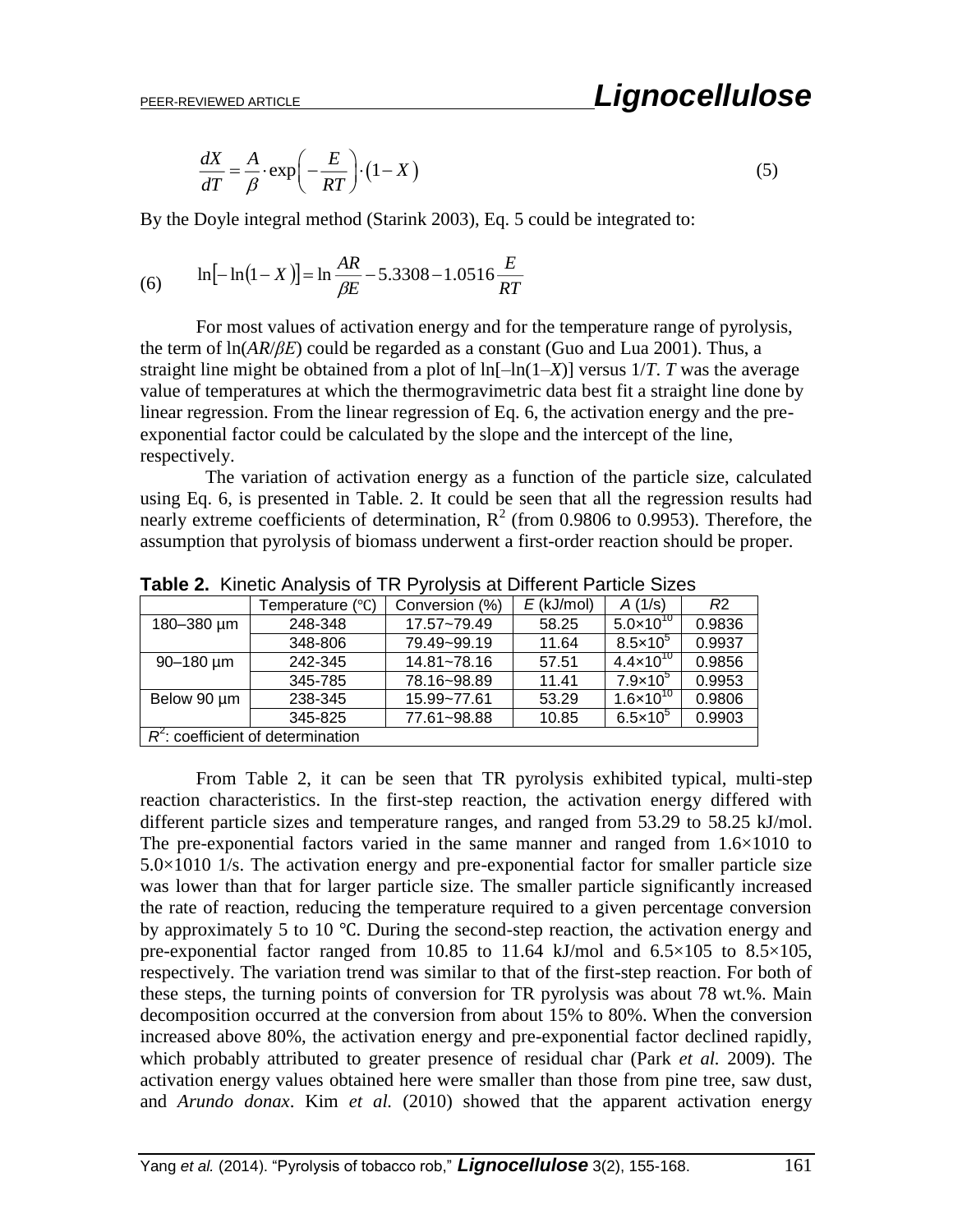increased 145 to 302 kJ/mol with increasing pyrolysis conversion. Wang *et al.* (2008) reported the ranges of 142 to 168 and 158 to 250 kJ/mol for cellulose and hemicelluloses, respectively. Jeguirim and Trouve (2009) reported the activation energies for cellulose and hemicelluloses to be in the range of 90 to 140 and 110 kJ/mol.

# **Pyrolysis Experiment in Fixed-bar Reactor**

*Effect of Particle size on pyrolysis product yields*

Figure 3 shows the effect of particle size on dry gas yield at different reactor temperatures. Figure 4 shows the percentage by weight of the sample that remained in the porcelain boat in the form of char, together with tar that adhered to the walls of the condenser, as a function of particle size at different reactor temperatures.



**Fig. 3.** Dry gas yield of TR pyrolysis as a function of particle sizes at different hearth temperatures

It can be seen from Figs. 3 and 4, the dry gas yield and the production of char and tar were primarily influenced by the operating temperature. By changing the temperature from 600 to 900 ℃, the gas yield increased significantly, while the char and tar decreased sharply for all particle size. The increase of gas yield could be attributed mainly to the decomposition of char and the tar vapor as temperature increased (Yang *et al.* 2011), since more char and tar could be converted into gas through Boudouard reactions and thermal cracking reaction, respectively.

Moreover, there was a tendency for the gas yield to decrease with increasing particle size. The effect of particle size on gas yield can be taken into account from two opposite aspects: one is that smaller particle size, due to larger surface area, improves heat and mass transfer and therefore has faster heating rates, producing more light gases and less char and condensate (Cui *et al.* 2006); another aspect is that the increase of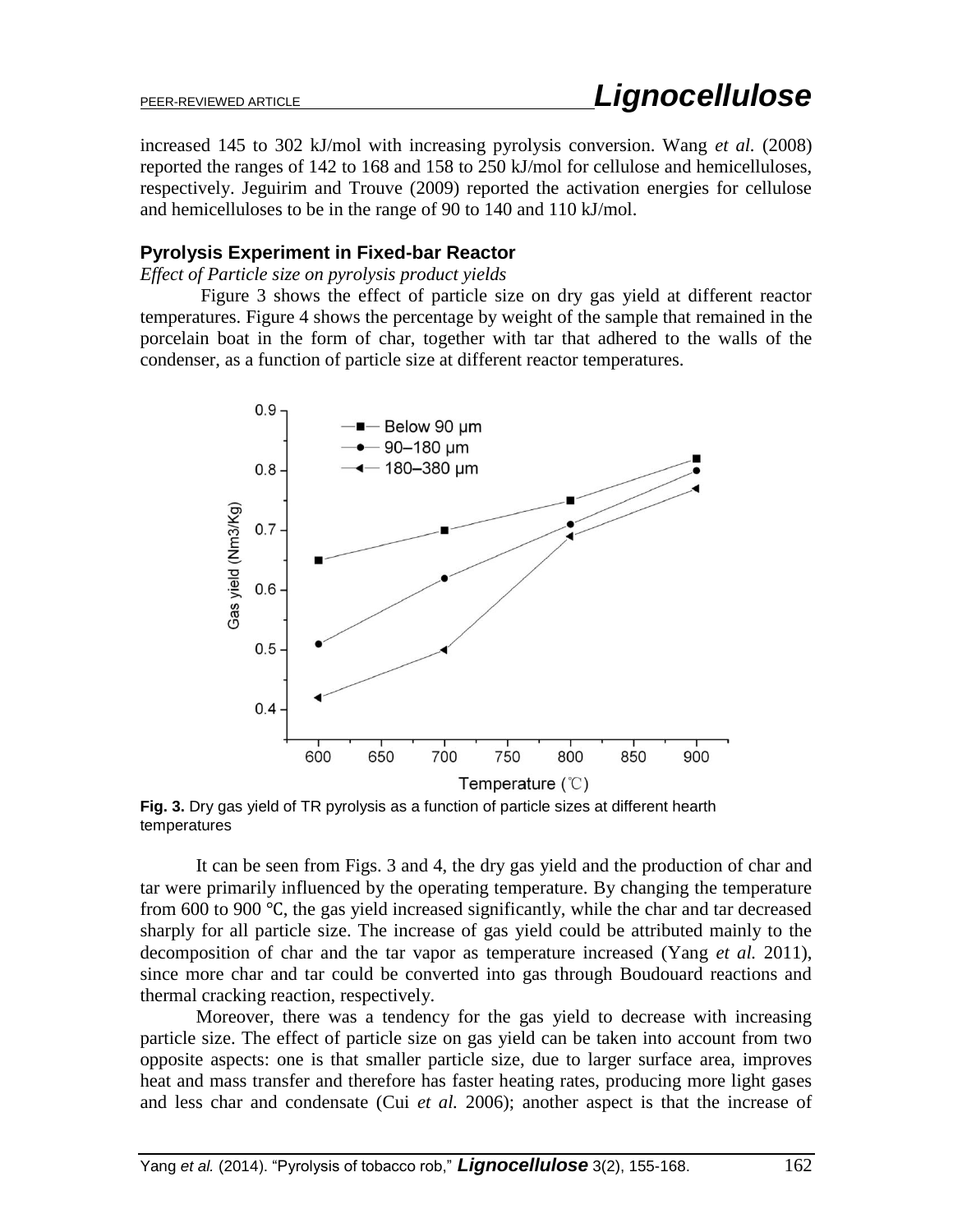particle size can prolong the residence time of volatile matter in particle, which is helpful to enhancing secondary reaction (thermal cracking) of tar in particle, increasing the gas yield (Seebourg *et al.* 1997). From the tendency of gas yield decreasing with particle size shown in Fig. 3, it can be concluded that the effect of the former is much more pronounced than that of the latter.



Fig. 4. Percentage by weight of char and tar as a function of particle size and hearth temperature

Other workers have also shown a significant increase in oil-char yield with increasing particle size. For example, Nasir and Paul (1998) investigated that as the particle size was increased from  $< 0.5$  to the 6.0 to 10.0 mm size range there was a 59% increase in oil yield. Shen *et al.* (2009) suggested that the smaller sized particles had a greater surface area per unit mass such that more oil was retained on the surface of the shale which subsequently underwent secondary decomposition resulting in lower oil yields. Their work investigated the pyrolysis of three size ranges, 1.0 to 2.0, 2.0 to 3.35, and 4.75 to 5.61 mm and found that the 1.0 to 2.0 mm size range retained more gas than the 4.75 to 5.61 mm range. They also suggested that the increased secondary reactions of smaller particles may be related to the void fraction of the packed bed in the pyrolysis retort. The smaller shale particles are packed more efficiently, causing a reduction in the void volume, which makes it more difficult for the oil to move through the shale, increasing residence times of the hydrocarbons in the hot zone and consequently increasing secondary reactions and thereby reducing oil yield. Encinar *et al.* (1996) found increased gas yield for particle sizes of two agriculture residues between 0.4 and 2 mm and suggested that this was due to the formation of larger pores caused by particle cracking in the larger particles.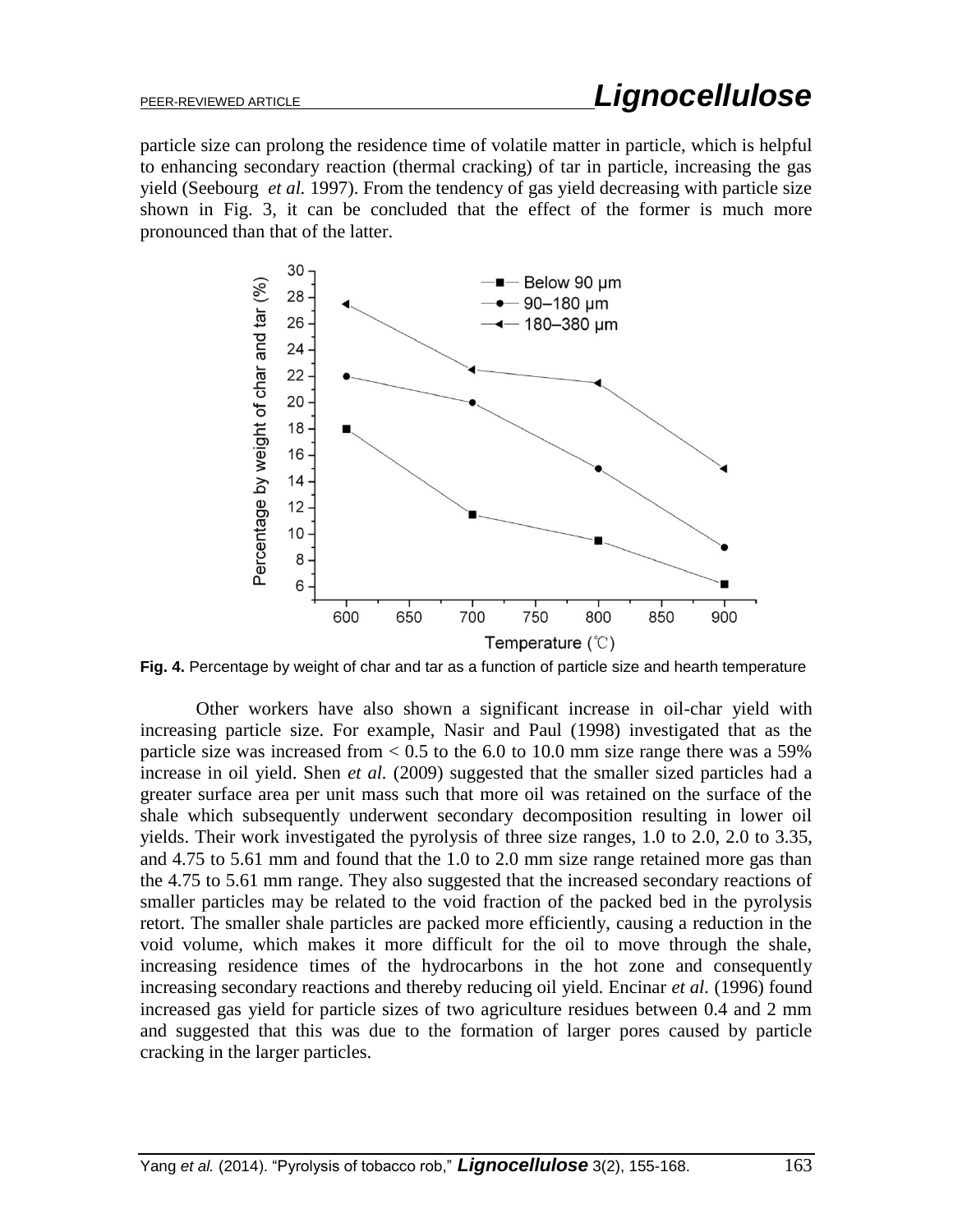### *Effect of particle size on fuel gas composition*

In regard to the gas composition, the gas component distribution profile from pyrolysis at 900 ℃ is presented in Table 3 as a function of particle size. The main components were  $H_2$ , CO, CO<sub>2</sub>, and small quantities of low molecular weight hydrocarbons, such as CH<sub>4</sub>, C<sub>2</sub>H<sub>4</sub>, and C<sub>2</sub>H<sub>6</sub>. Pyrolysis product yields and composition were dependent on the sample particle size. This finding can be explained as follows: for the biomass with smaller particle size, the pyrolysis processes are under kinetic control; while for the biomass with bigger particle size, the pyrolysis processes mainly happen in the surface of biomass powder, affected by the heat and mass transfer. Also, the larger the particle, the greater is the heat transfer resistance, and hence the lower is the actual temperature inside the particle at which the devolatilization process takes place, which causes incomplete pyrolysis, resulting in a large amount of residual char (Di Blasi 1996).

| Function of Particle Size at 900 °C |              |          |             |        |          |           |  |  |
|-------------------------------------|--------------|----------|-------------|--------|----------|-----------|--|--|
| Sample                              | Pine sawdust |          | Tobacco rob |        |          |           |  |  |
| Particle                            | d < 90       | 90 < d < | 180 < d <   | d < 90 | 90 < d < | 180 < d < |  |  |
| size/ $d$ (µm)                      |              | 180      | 380         |        | 180      | 380       |  |  |
| H <sub>2</sub>                      | 22.35        | 20.12    | 17.58       | 25.68  | 23.51    | 21.98     |  |  |
| CO                                  | 32.13        | 28.01    | 25.97       | 27.36  | 24.89    | 22.53     |  |  |
| CO <sub>2</sub>                     | 24.98        | 29.71    | 34.49       | 33.95  | 37.27    | 40.36     |  |  |
| CH <sub>4</sub>                     | 9.71         | 10.23    | 8.67        | 11.02  | 13.10    | 12.72     |  |  |
| $C_2H_4$                            | 0.96         | 0.88     | 0.75        | 1.18   | 0.96     | 1.64      |  |  |
| $C_2H_6$                            | 0.42         | 0.33     | 0.39        | 0.81   | 0.27     | 0.77      |  |  |

**Table 3.** Pyrolysis Gas Composition of Pine Sawdust and Tobacco Rob as a Function of Particle Size at 900 ℃

For TR samples, the volume percentages of the main gas components showed increasing trends when the particle size was varied from 180–380 µm to 0–90 µm. The volume percentage of  $H_2$  increased steadily from 21.98 to 25.68% and CO content increased from 22.53 to 27.36%. The yield of  $CH<sub>4</sub>$  increased first from 12.72 to 13.10% with a decrease in particle size; however, it decreased again to 11.02% as the particle size continuously decreased.  $C_2H_4$  and  $C_2H_6$  contents were relatively small, and the influence of particle size was insignificant. Only  $CO<sub>2</sub>$  decreased with decreasing particle size.

 For pine sawdust samples, different gas compositions behaved differently as particle size decreased: the contents of  $H_2$  and CO show increasing trend, from 17.58 to 22.35% and from 25.97 to 32.13%, respectively. And for  $CO<sub>2</sub>$  the content decreased significantly, from 34.49 to 24.98%. Meanwhile the variations of the others gas components (CH<sub>4</sub>, C<sub>2</sub>H<sub>4</sub> and C<sub>2</sub>H<sub>6</sub>) with particle size were not in a monotonic trend.

In general, the content of  $H_2$  and CO showed increased trends with decreasing particle size, which might be attributed to enhanced pyrolysis reaction, as described by the following equation (Dai *et al.* 2000):

$$
Biomass \rightarrow char + tar + H2O + gas (H2, CO, CO2, CH4, CnHm)
$$
 (7)

For  $CO<sub>2</sub>$  the content decreased, which could be explained by this: decreasing particle size improves Boudouard reactions:

$$
C + CO_2 \rightarrow 2CO \tag{8}
$$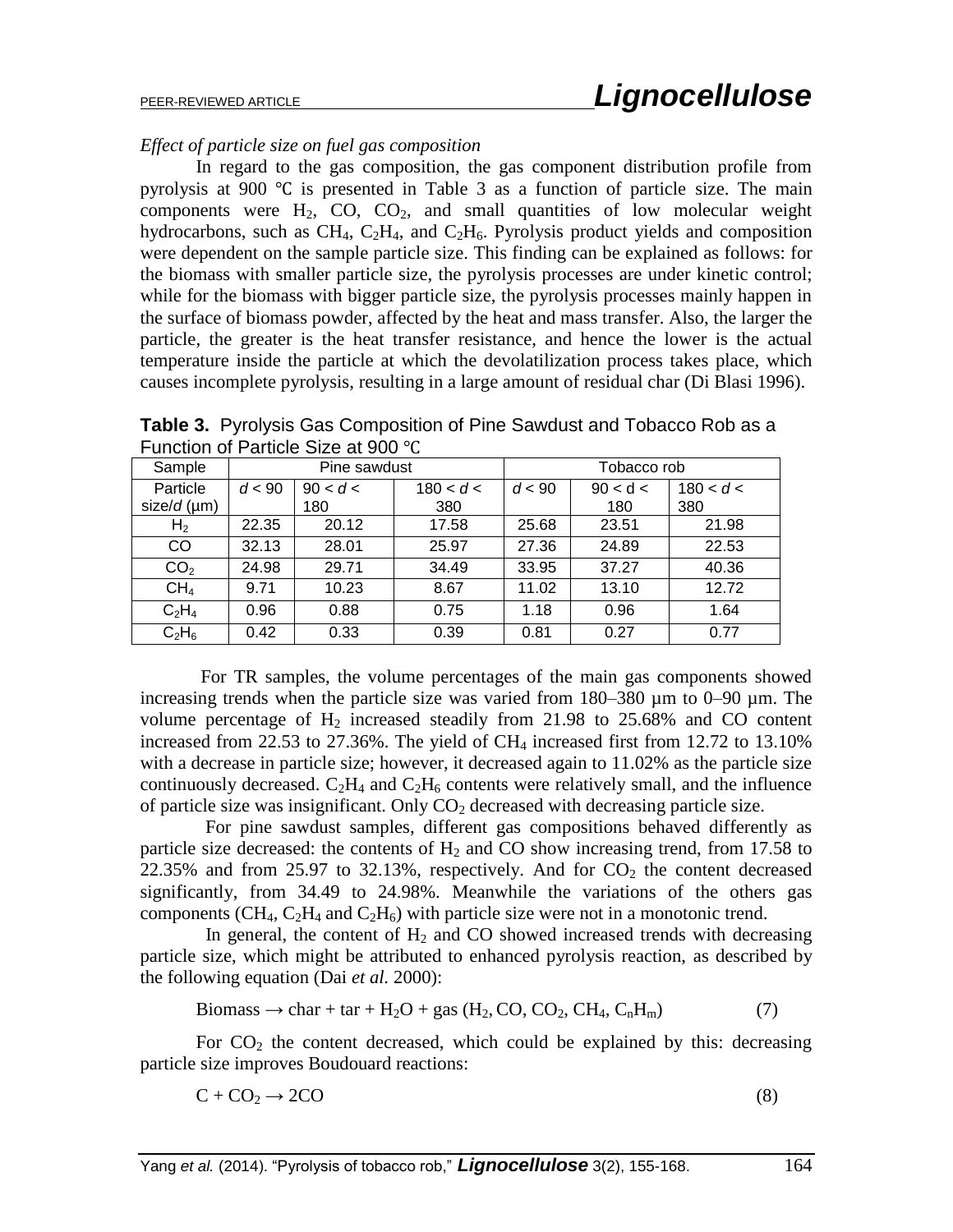# *Effect of pressure and rotor velocity on particle size distribution*

 The tests were carried out at different hydraulic pressure, namely 60, 70, and 80 kg/cm<sup>2</sup>, respectively. At contstant hydraulic pressure, the products obtained with three different rotor velocities (1000, 1200, 1500 rpm/min) were analyzed. The rotor velocity was varied by means of changing the diameter of pulley conical disc. It is important to note that except for the rotor velocity and hydraulic pressure, all other parameters were constant. The evolution of the proportion of the fine fraction (the mass fraction of the fine product) in the product with various rotor velocity and hydraulic pressure is shown in Fig. 5.



**Fig. 5.** Proportion of the fine fraction ( $d < 90 \mu$ m) in the product as a function of rotor velocity and hydraulic pressure

 It can also be seen from Fig. 5, the higher hydraulic pressure leads to an increase of proportion of fine fraction in the product. As the rotor velocity is 1000 rpm/min, the passing is 85% (90 µm screen) with the pressure being 80 kg/cm<sup>2</sup>; for the pressure of 60  $\frac{\text{kg}}{\text{cm}^2}$ , the value is 76%. The explanation is that when the materials is crushed at higher pressure, the plastic deformation is smaller with the stress distribution being much closer to pure shear, and under the conditions, the product's size mainly depend on the distance between the rotating blades and comb-shaped shear blades, which leads to the increase of proportion of the fine fraction in the product. As rotor velocity is constant, with the increase of hydraulic pressure, the energy consumption is increased and more fine products are produced. As fixed hydraulic pressure, with higher rotor velocity leads to the increase of energy consumption and decrease of coarser product size distribution.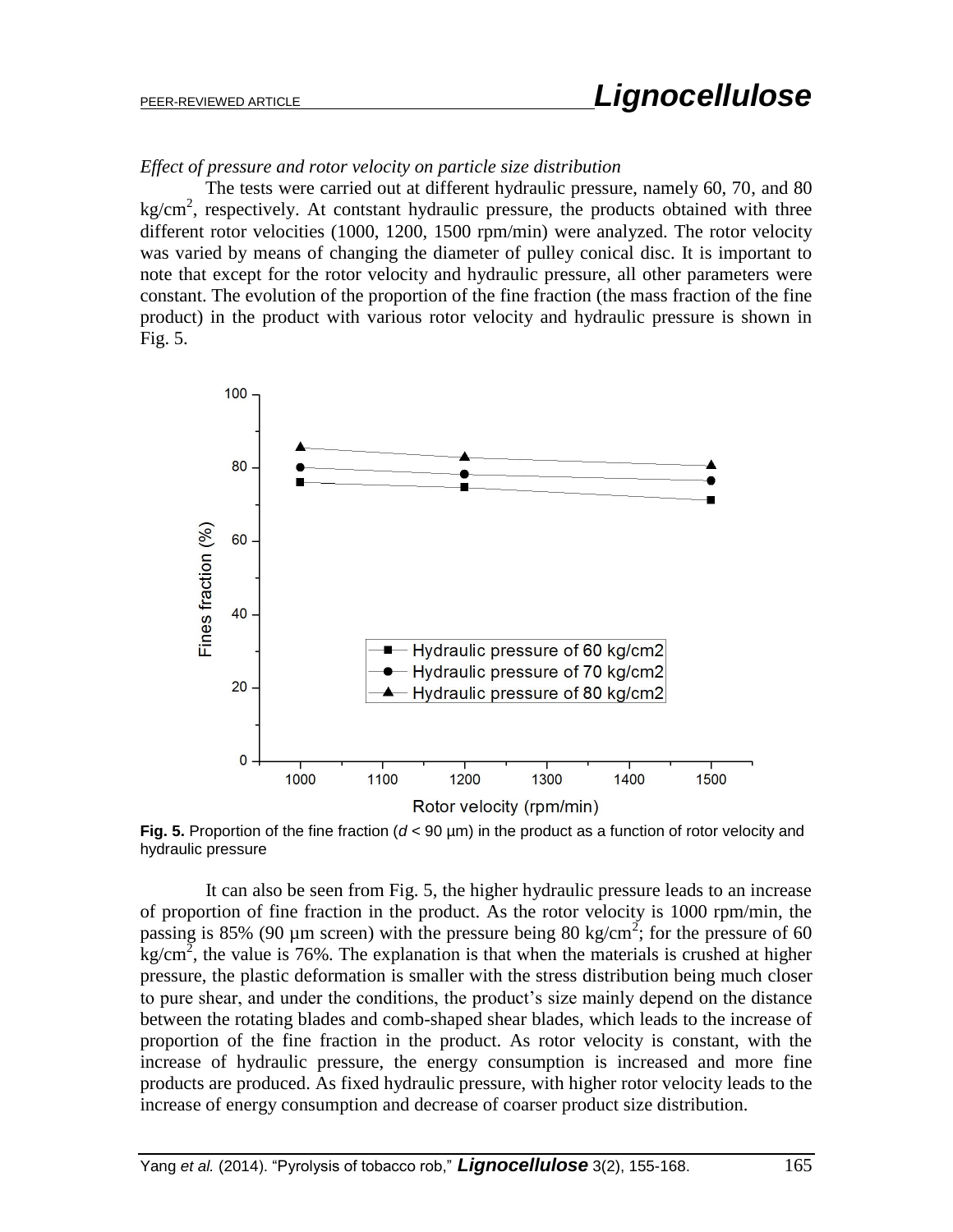#### **CONCLUSIONS**

- 1. Pyrolytic behaviours of TR at different particle sizes were studied in TGA. Decreasing temperature of the primary decomposition of TR was attributed to a decrease in particle size. The effect of temperature and particle size on product yield and composition from TR pyrolysis was also studied in the fixed-bed reactor. Higher temperature resulted in higher yield and quality of fuel gas. Smaller particles produced more gaseous products, less tar and char, but a reduction in the effect of TR particles size with increasing temperature was observed. Moreover, smaller particles produced more  $H_2$  and CO. It was demonstrated that minimizing the size of raw materials was more favorable for gas quality and yield.Meanwhile,
- 2. A lab-scale shredder consisting of compaction and shredding chambers was designed. The effect of the rotor velocity and hydraulic pressure on product size distribution was investigated. The experimental results showed that the rotor velocity and hydraulic pressure obviously affect the performances of the shredder. As rotor velocity was constant, with the increase of hydraulic pressure, more fine products were produced. As fixed hydraulic pressure, higher rotor velocity leaded to the decrease coarser product size distribution.

# **ACKNOWLEDGMENTS**

This research was supported by the National Natural Science Foundation of China (NO. 51076057). The authors are grateful to the Analytical and Testing Center of State Key Laboratory of Coal Combustion for carrying out the ultimate analysis and the thermogravimetric analysis of the samples.

# **REFERENCES CITED**

- Chouchene, A., Jeguirim, M., Khiari, B., Zagrouba, F., and Trouvé, G. (2010). "Thermal degradation of olive solid waste: Influence of particle size and oxygen concentration," *Resour. Conserv. Recy.* 54(5), 271-277.
- Cui, L. J., Lin, W. G., and Yao, J. Z. (2006). "Influences of temperature and coal particle size on the flash pyrolysis of coal in a fast-entrained bed," *Chemical Research in Chinese Universities* 22(1), 103-110.
- Dai, X. W., Wu, C. Z., Li, H. B., and Chen, Y. (2000). "The fast pyrolysis of biomass in CFB reactor," *Energy & Fuels* 14(3), 552-557.
- Demirbas, A. (2004). "Effects of temperature and particle size on bio-char yield from pyrolysis of agricultural residues," *J. Anal. Appl. Pyrol.* 72(1), 243-248.
- Demirbas, M. F. (2006). "Hydrogen from various biomass species via pyrolysis and steam gasification processes," *Energy Sources A* 28(3), 245-252.
- Di Blasi, C. (1996). "Kinetic and heat transfer control in the slow and flash pyrolysis of solids," *Industrial & Engineering Chemistry Research* 35(1), 37-46.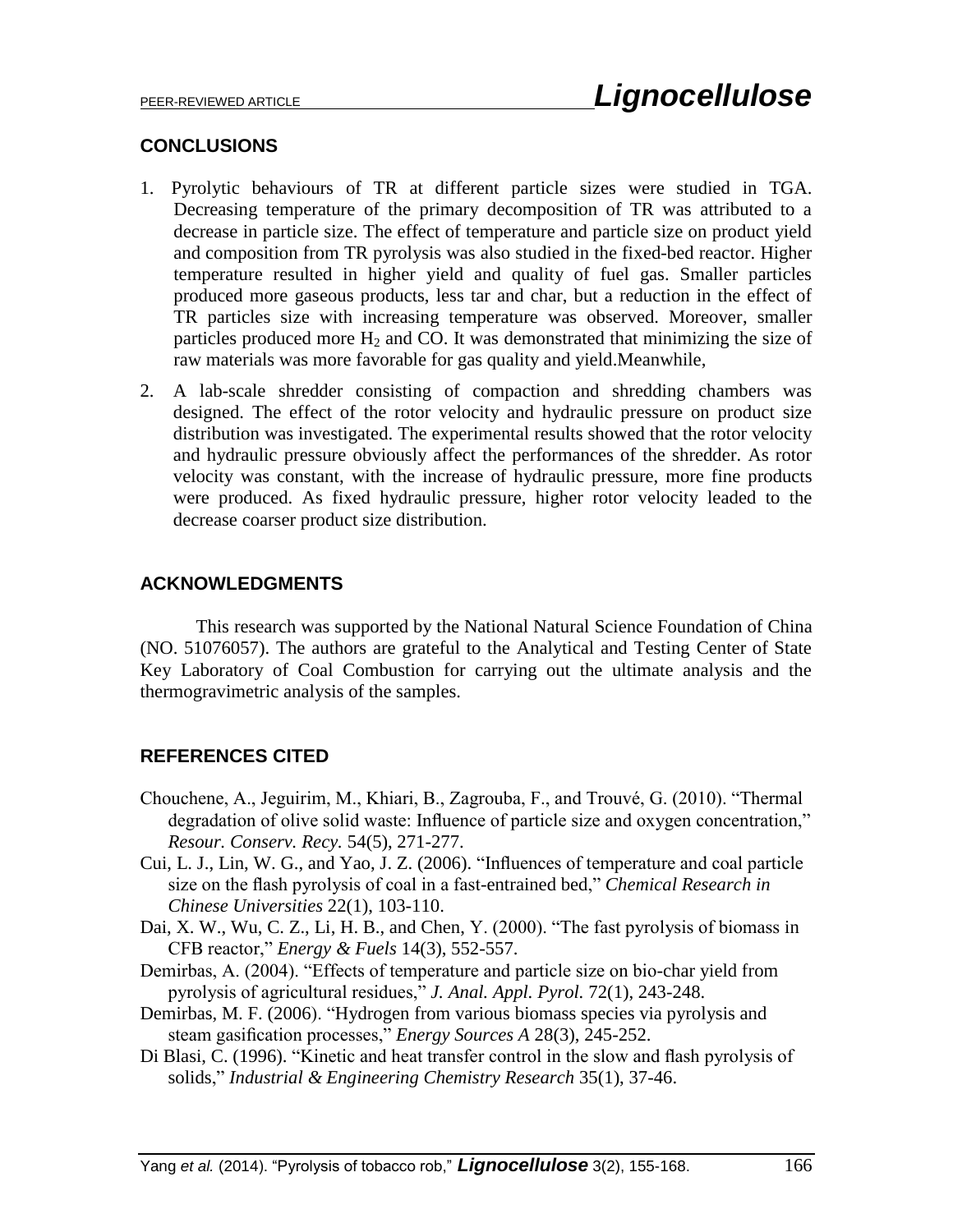- Di Blasi, C., and Lanzetta, M. (1997). "Intrinsic kinetics of isothermal xylan degradation in inert atmosphere," *J. Anal. Appl. Pyrol.* 40–41, 287-303.
- Encinar, J. M., Beltran, F. J., Bernalte, A., Ramiro, A., and Gonzalez, J. F. (1996). "Pyrolysis of two agricultural residues: Olive and grape bagasse. Influence of particle size and temperature," *Biomass Bioenergy* 11(5), 397-409.
- Ferdous, D., Dalai, A. K., Bej, S. K., and Thring, R. W. (2002). "Pyrolysis of lignins: Experimental and kinetic studies," *Energy Fuels* 16(6), 1405-1412.
- Fisher, T., Hajaligol, M., Waymack, B., and Kellogg, D. (2003). "Pyrolysis behavior and kinetics of biomass derived materials," *J. Anal. Appl. Pyrol.* 62(2), 331-349.
- Guo, J., and Lua, A. C. (2001). "Kinetic study on pyrolytic process of oil-palm solid waste using two-step consecutive reaction model," *Biomass Bioenergy* 20(3), 223- 233.
- Gustafsson, E., Lin, L. T., and Strand, M. (2011). "Characterization of particulate matter in the hot product gas from atmospheric fluidized bed biomass gasifiers," *Biomass Bioenergy* 35, S71-S78.
- Jauhiainen, J., Conesa, J. A., Font, R., and Martín-Gullón, I. (2004). "Kinetics of the pyrolysis and combustion of olive oil solid waste," *J. Anal. Appl. Pyrol.* 72, 9-15.
- Jeguirim, M., and Trouve, G. (2009). "Pyrolysis characteristics and kinetics of *Arundo donax* using thermogravimetric analysis," *Bioresour Technol* 100(17), 4026-4031.
- Kim, S. S., Kim, J., Park, Y. H., and Park, Y. K. (2010). "Pyrolysis kinetics and decomposition characteristics of pine trees," *Bioresour. Technol.* 101(24), 9797-9802.
- Li, X. T., Grace, J. R., Lim, C. J., Watkinson, A. P., Chen, H. P., and Kim, J. R. (2004). "Biomass gasification in a circulating fluidized bed," *Biomass Bioenergy* 26(2), 171- 193.
- Lv, P. M., Xiong, Z. H., Chang, J., Wu, C. Z., Chen, Y., and Zhu, J. X. (2004). "An experimental study on biomass air-steam gasification in a fluidized bed," *Bioresour. Technol.* 95(1), 95-101.
- Mahinpey, N., Murugan, P., Mani, T., and Raina, R. (2009). "Analysis of bio-oil, bio-gas and bio-char from pressurized pyrolysis of wheat straw using a tubular reactor," *Energy Fuel* 23(5), 2736-2742.
- Nasir, A., and Paul, T. W. (1998). 'Influence of particle grain size on the yield and composition of products from the pyrolysis of oil shales," *J. Anal. Appl. Pyrol.* 46(1), 31-49.
- Nath, K., and Das, D. (2003). "Hydrogen from biomass," *Curr. Sci*. 85(3), 265-271.
- Orfao, J. J. M., Antunes, F. J. A., and Figueiredo, J. L. (1999). "Pyrolysis kinetics of lignocellulosic materials – Three independent reactions model," *Fuel* 78(3), 349-358.
- Park, Y. H., Kim, J., Kim, S. S., and Park, Y. K. (2009). "Pyrolysis characteristics and kinetics of oak trees using thermogravimetric analyzer and micro-tubing reactor," *Bioresour. Technol.* 100(1), 400-405.
- Rapagna, S., and Latif, A. (1997). "Steam gasification of almond shells in a fluidized bed reactor: The influence of temperature and particle size on product yield and distribution," *Biomass Bioenergy* 12(4), 281-288.
- Scott, D. S., and Piskorz, J. (1984). "The continuous flash pyrolysis of biomass," *Can. J. Chem. Eng.* 62(3), 404-412.